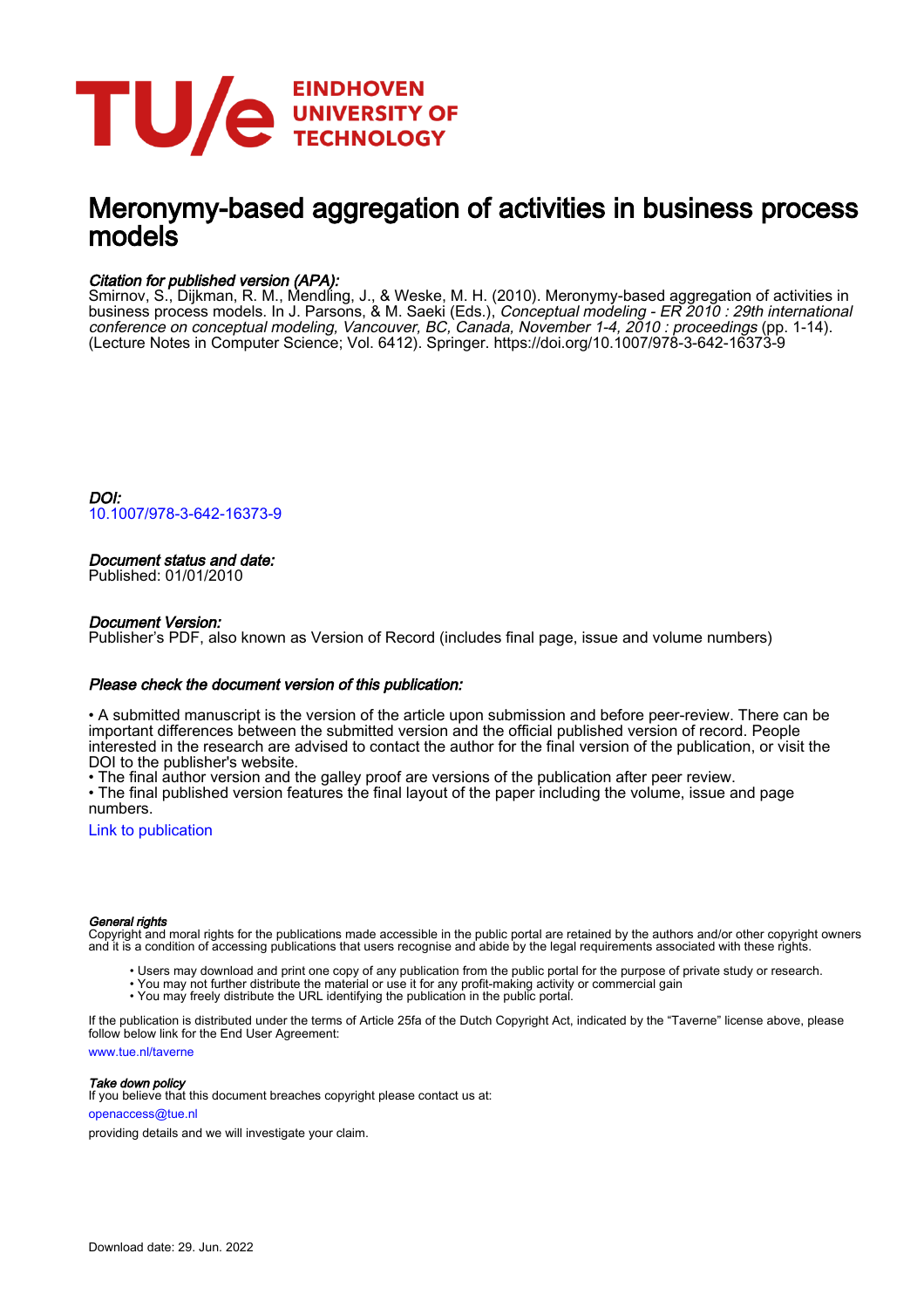# **Meronymy-Based Aggregation of Activities in Business Process Models**

Sergey Smirnov<sup>1</sup>, Remco Dijkman<sup>2</sup>, Jan Mendling<sup>3</sup>, and Mathias Weske<sup>1</sup>

<sup>1</sup> Hasso Plattner Institute, University of Potsdam, Germany {sergey.smirnov,mathias.weske}@hpi.uni-potsdam.de Eindhoven University of Technology, The Netherlands r.m.dijkman@tue.nl  $3$  Humboldt-Universität zu Berlin, Germany

jan.mendling@wiwi.hu-berlin.de

**Abstract.** As business process management is increasingly applied in practice, more companies document their operations in the form of process models. Since users require descriptions of one process on various levels of detail, there are often multiple models created for the same process. Business process model abstraction emerged as a technique reducing the number of models to be stored: given a detailed process model, business process model abstraction delivers abstract representations for the same process. A key problem in many abstraction scenarios is the transition from detailed activities in the initial model to coarse-grained activities in the abstract model. This transition is realized by an aggregation operation clustering multiple activities to a single one. So far, humans decide on how to aggregate, which is expensive. This paper presents a semiautomated approach to activity aggregation that reduces the human effort significantly. The approach takes advantage of an activity meronymy relation, i.e., part-of relation defined between activities. The approach is semi-automated, as it proposes sets of meaningful aggregations, while the user still decides. The approach is evaluated by a real-world use case.

# **1 Introduction**

As organizations increasingly work in a process-ori[ent](#page-14-0)[ed m](#page-14-1)anner, they create and maintain a growing number of business proces[s](#page-13-0) [mod](#page-14-2)els. Often several hundred or even thousand of process models are stored in a company's repository. There are two reasons contributing to this growth. On the one hand, modeling initiatives formalize a multitude of operational processes; on the other hand, one process is often described from d[iffer](#page-14-3)ent perspectives and at various levels of detail. This increasing amount of models poses a considerable challenge to repository management. The BPM community has targeted this type of problems with, for example, techniques to efficiently deal with process model variety [16,30] and algorithms to search process models that fit a particular profile [7,10].

Against this background, business process model abstraction (BPMA) emerged as a technique reducing the number of models describing one business process at

J. Parsons et al. (Eds.): ER 2010, LNCS 6412, pp. 1–14, 2010.

<sup>-</sup>c Springer-Verlag Berlin Heidelberg 2010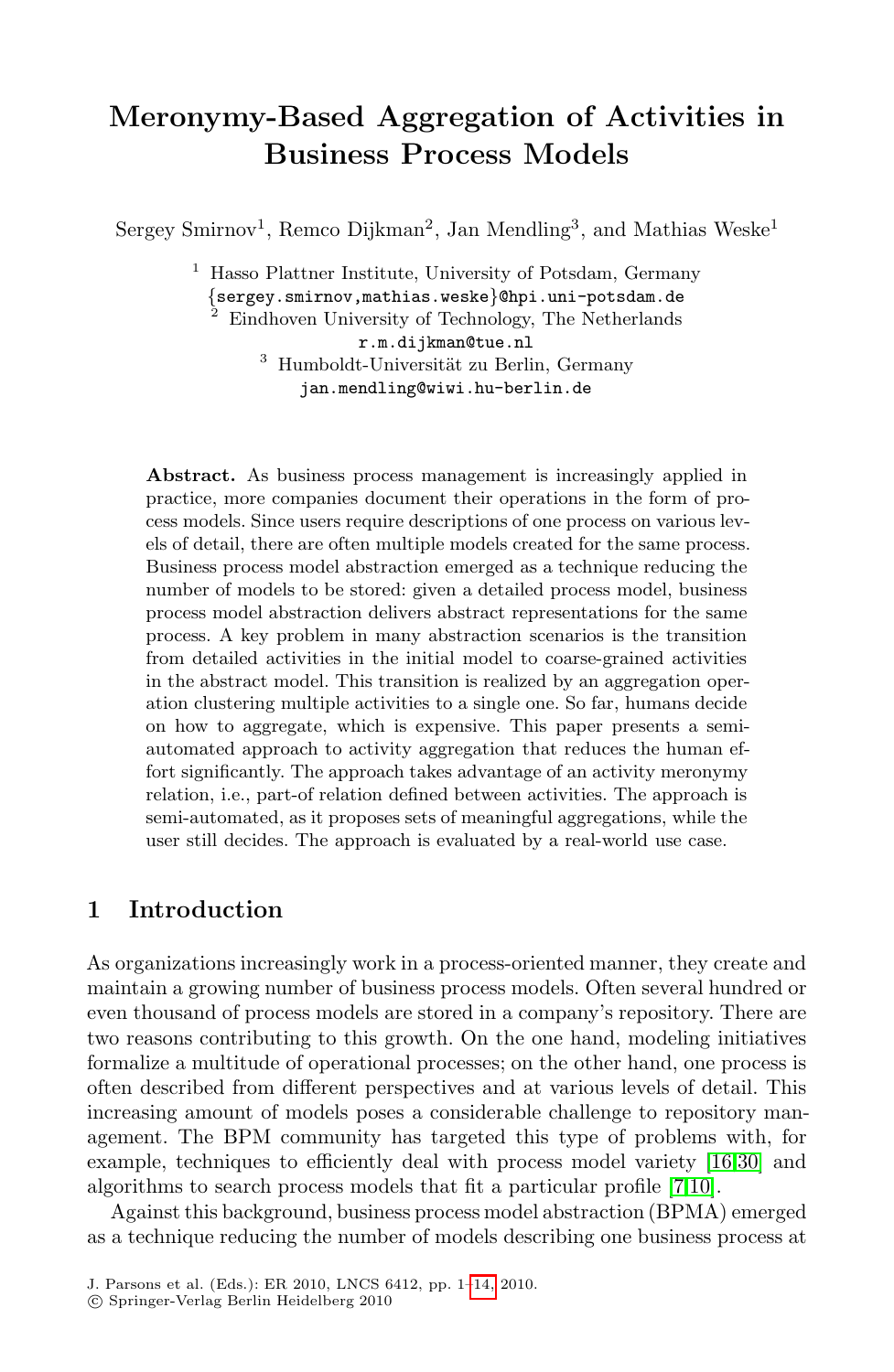different abstraction levels. BPMA is an operation on a business process model preserving essential process properties and leaving out insignificant process details in order to retain information relevant for [a p](#page-13-1)[ar](#page-14-4)[ticu](#page-14-5)lar purpose. In practice there are various scenarios where BPMA is helpful [12,15,26]. A prominent BPMA use case is a construction of a process "quick view" for rapid process comprehension. In the "quick view" scenario the user wants to familiarize herself with a business process but has only a detailed model at hand. BPMA solves this problem by deriving a process model that specifies high-level activities and overall process ordering constraints.

The transition from the initial process model to the abstract one is realized by two primitive operations: elimination and aggregation [3,22,27]. While elimination simply drops model elements, aggregation merges a set of low-level model elements into one more general element. A special case of aggregation is activity aggregation that provisions coarse-grained activities for an abstract model. Often, there is a part-of relation between the aggregated activities and the aggregating activity. While there is a number of papers elaborating on aggregation as the basic abstraction operation, all of them consider only the structure of the process model to decide which activities belong together. Therefore, activi[t](#page-14-6)[ies](#page-14-7) without semantic connection might be aggregated. However, to the best of our knowledge, there is no paper directly discussing how to aggregate activities which are close according to their domain semantics.

In this paper we develop an aggregatio[n t](#page-2-0)echnique clustering activities according [t](#page-4-0)o their domain semantics. The technique can guide the user during a [pro](#page-10-0)cess model abstraction providing suggestions on related [ac](#page-11-0)tivities. To realize aggregation we refer to a part-of, or *meronymy*, relation be[tw](#page-13-2)een activities. The techniques we define can be extended towards composition, generalization, and classification [13,20,19]. The main contributions are the metric for comparing activity aggregations and the algorithm for aggregation mining. The presented approach is evaluated against a set of real-world process models.

<span id="page-2-0"></span>The remainder of the paper is structured as follows. Section 2 illustrates the research problem. Section 3 presents an algorithm for derivation of activity aggregations. Section 4 describes the evaluation setting and results. In Section 5 we discuss the relation of our contribution to the existing research. Section 6 concludes the paper.

# **2 Motivation**

A significant point of consideration in the design of [th](#page-14-5)e a[gg](#page-3-0)regation operation is the principle of activity aggregation. The principle defines which set of activities belong together and constitute a more coarse-grained activity. Existing BPMA techniques aggregate activities according to the process model structure: activities that belong to a process model fragment are aggregated into one coarsegrained activity. A fragment is either explicitly defined [3,22], or identified by its properties [27]. To illustrate the shortcomings of purely structural BPMA techniques, let us refer to one concrete example, an approach developed in [27]. We demonstrate the abstraction mechanism by a process model example in Fig. 1.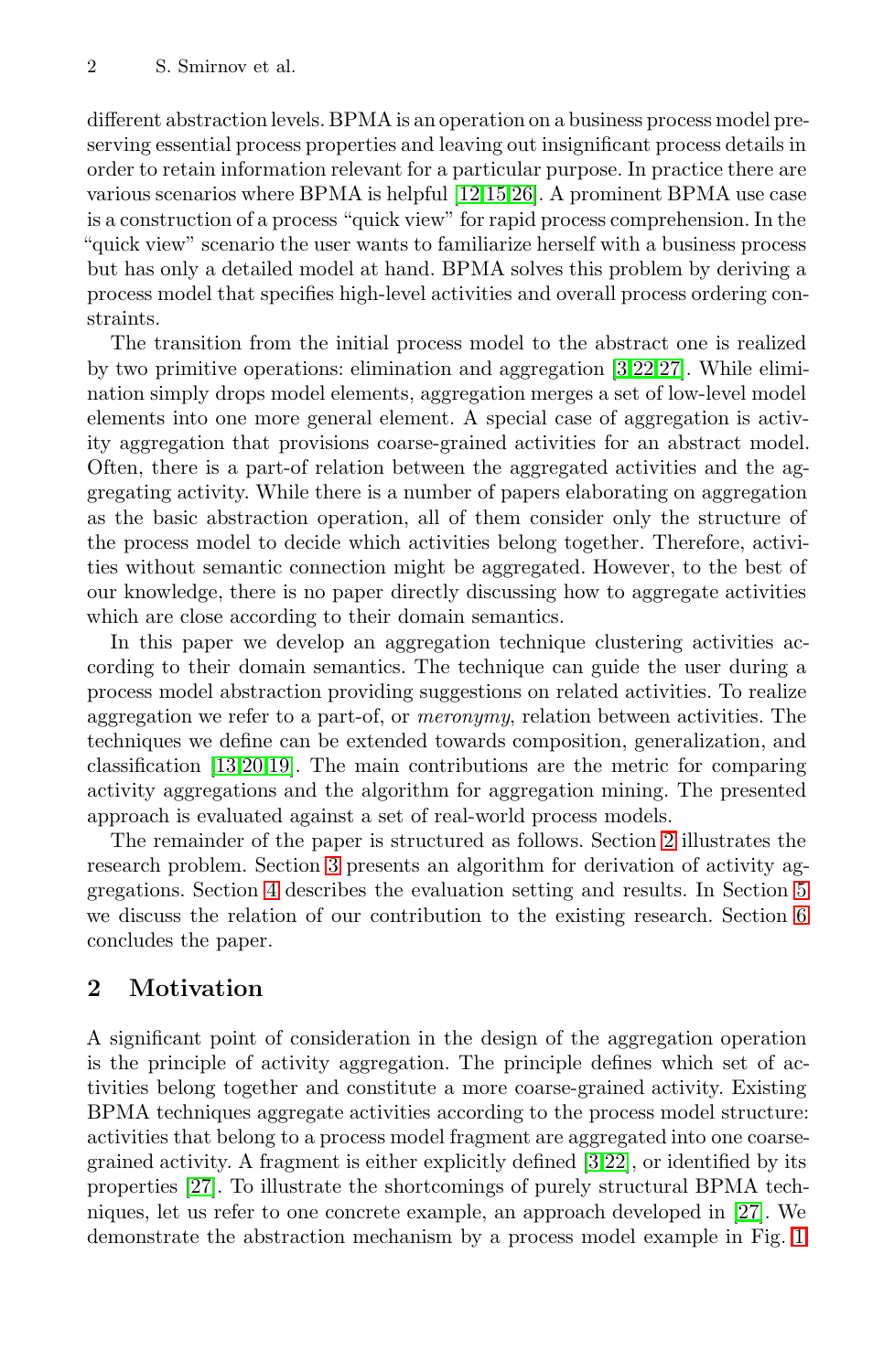

<span id="page-3-0"></span>**Fig. 1.** "Customer order handling" business process

The model captures a business process of customer order handling at a factory. According to [27] the model is decomposed into several fragments: the shaded fragment *P*, and the top-level sequence that orders the start event, activity *Confirm order*, the fragment *P*, activities *Generate order summary*, *Review order summary*, *Update customer file*, and the end event. The abstraction algorithm enables aggregation of either a pair of sequential activities, or two branches in fragment *P*. Activity aggregation may continue and end up with a process model containing one coarse-grained activity. Obviously, this structural algorithm neglects the domain semantics of model elements. Consider activities *Generate order summary* and *Review order summary* in the example. The abstraction algorithm addresses none of the following questions:

- 1. Does an aggregation of *Generate order summary* and *Review order summary* makes sense from the point of view of the domain semantics?
- 2. Is aggregation of *Generate order summary* and *Review order summary* better than an aggregation of *Review order summary* and *Update customer profile*?

Apparently, structural information is insufficient to answer these questions. We consider domain semantics of activities as an alternative source of information. Intuitively, we may argue that it makes sense to aggregate *Generate order summary* and *Review order summary*, as both activities operate on object *order summary* and contribute to its evolution. We consider business process domain ontologies as a formal representation of the domain knowle[dg](#page-4-1)e. In particular, we focus on ontologies that organize activities by means of a *meronymy* relation. Meronymy is a semantic relation denoting that one entity is a part of another entity. Meronymy is often referenced as a part-of relation. The meronymy relation organizes activities into a hierarchy, a *meronymy tree*. Activities at the top of the tree are more coarse-grained than those deeper in the tree. Given an activity in the meronymy tree, its direct descendents are low-level activities to be accomplished to fulfill the given activity. Hence, each non-leaf activity can be iteratively refined down to leaves. Consider an example meronymy tree in Fig. 2. According to the tree, to complete activity *Process order summary*, activities *Generate order summary* and *Review order summary* have to be executed.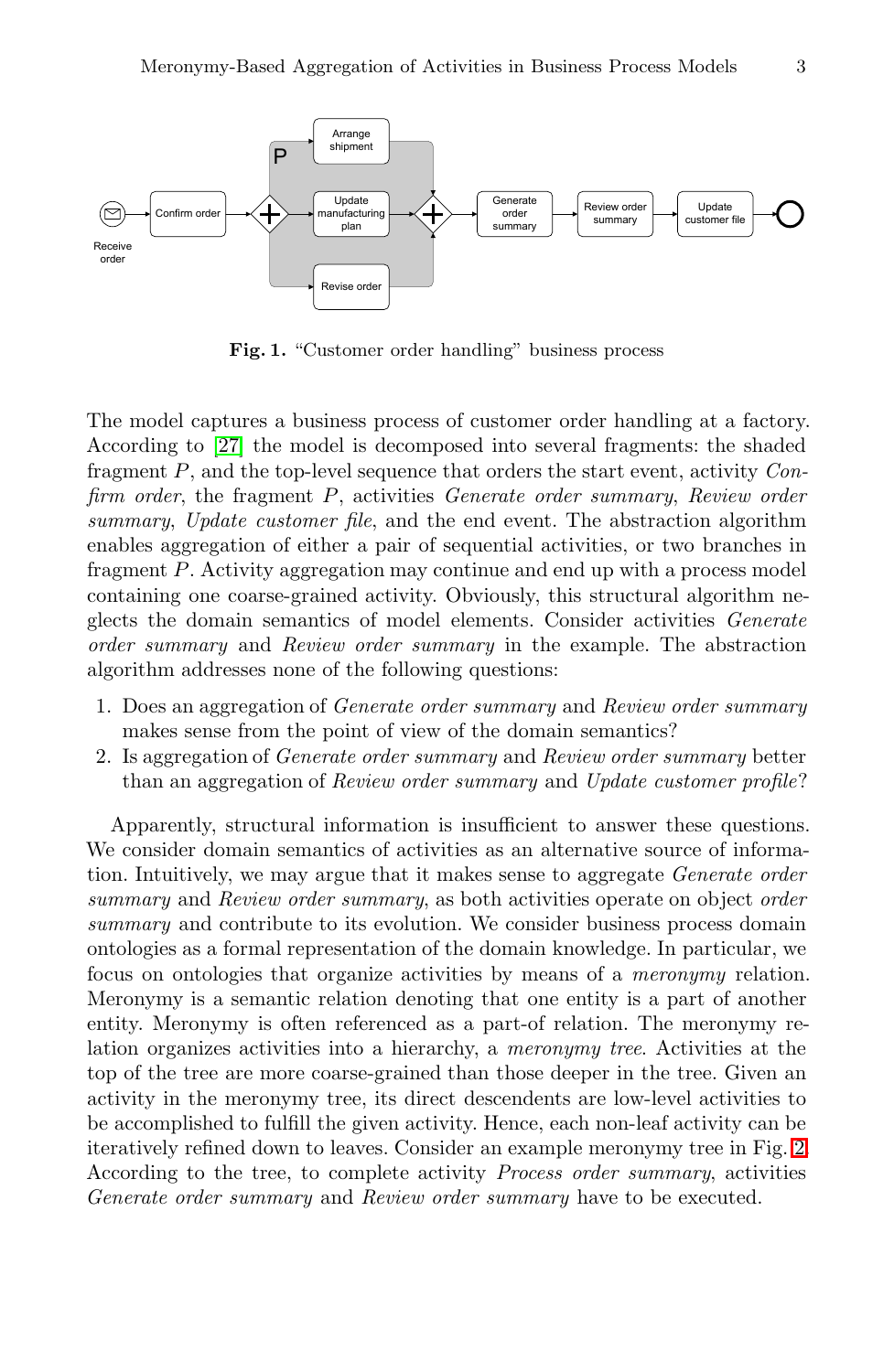We propose to use meronymy trees for activity aggregation. We reference a set of activities which is in question to be aggregated as an *aggregation candidate*. If all the activities of an aggregation candidate appear in a meronymy tree, they have a lowest common ancestor (LCA). We assume that the LCA can be used as a representative for the aggregation candidate. Returning to the example, we observe that *Generate order summary* and *Review order summary* are the direct descendents of activity *Process order summary* in the meronymy tree. According to our argument, this is a

<span id="page-4-1"></span>

**Fig. 2.** Meronymy tree example

strong indication that these two activities should be aggregated. One can notice that *Update customer profile* appears in the tree as well. This allows us to consider the set *Generate order summary*, *Review order summary*, and *Update customer profile* as an aggregation candidate as well. Which of the two candidates is preferable? To answer this question we make an assumption that a good aggregation candidate comprehensively describes its LCA. In other words, we assume activities to be related, if they have a subsuming activity, LCA, and this activity is comprehensively described by the considered activities. According to this assumption, aggregation candidate *Generate order summary* and *Review order summary* is preferable, as it fully describes the ancestor *Process order summary*. At the same time the set *Generate order summary*, *Review order summary*, and *Update customer profile* does not provide a comprehensive description of *Create order report*: there are other activities in the meronymy tree that contribute to its execution. Foll[owin](#page-4-2)g this argu[men](#page-5-0)tation we are able to mine activity aggregations in a process model and guide the user with recommendations on which [acti](#page-8-0)vities belong together.

# <span id="page-4-2"></span><span id="page-4-0"></span>**3 Meronymy-Based Activity Aggregation Mining**

This section formalizes the intuitive discussion sketched above. First, we introduce the basic concepts in subsection 3.1. Subsection 3.2 explains how activities in a business process model can be related to activities in a meronymy tree. Next, subsection 3.3 defines a metric enabling the comparison of aggregation candidates. Finally, subsection 3.4 defines an algorithm for activity aggregation mining.

## **3.1 Basic Concepts**

We start by introducing the basic concepts. First, a universal alphabet of activities A is postulated. Further, we define the notion of a process model based on the general concepts of activities, gateways, and edges capturing the control flow. Notice that Definition 1 does not distinguish gateway types. We make this design decision, as we ignore the ordering constraints imposed by the control flow, but focus on the domain semantics of activities. Meanwhile, in subsection 3.4 we make use of distances between nodes, which motivates definition of a process model as a graph.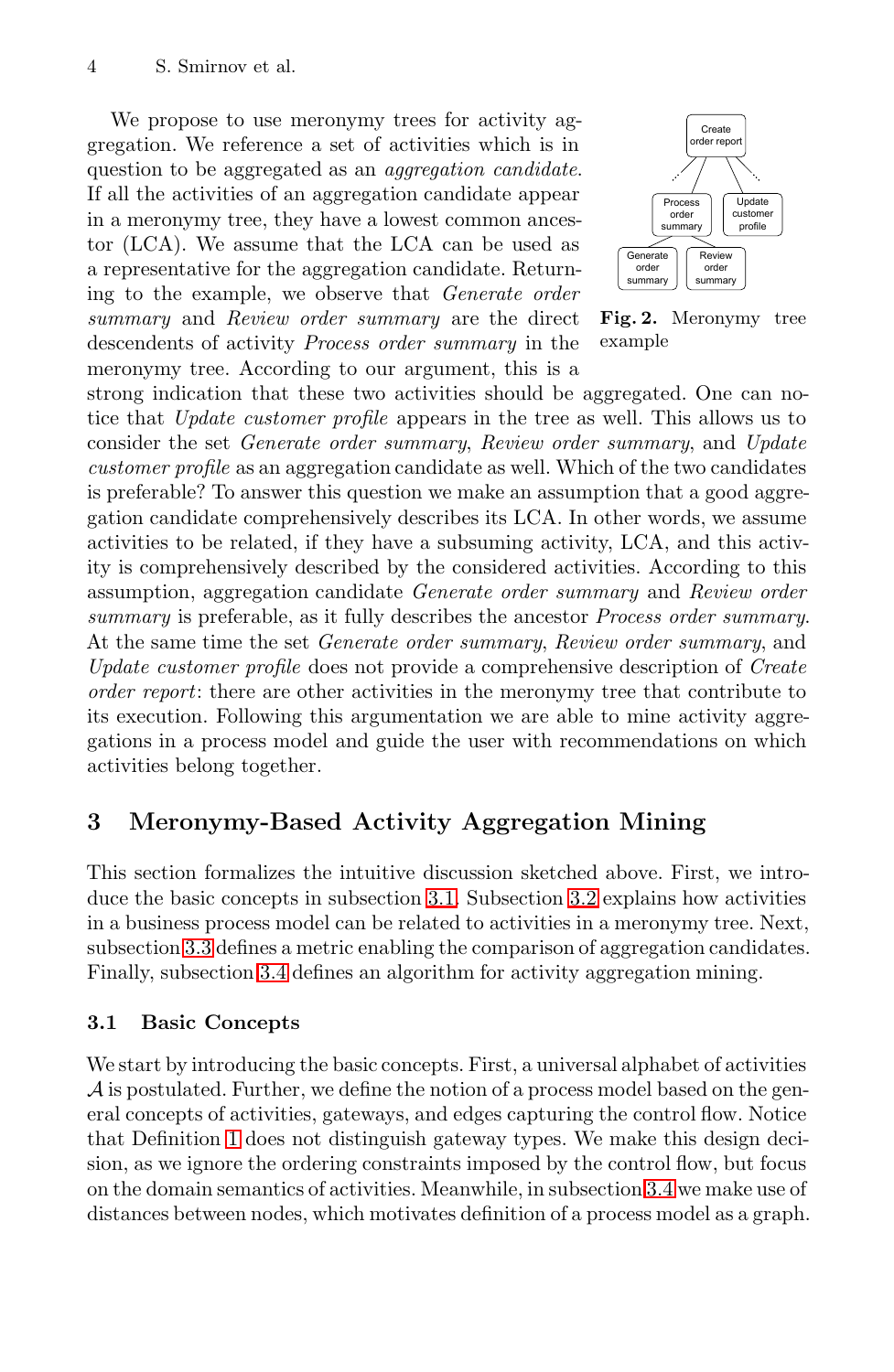<span id="page-5-1"></span>

**Fig. 3.** Example meronymy tree  $t_1$ 

**Definition 1 (Process Model).** A tuple  $PM = (A, G, E)$  is a process model, where:

- **–** *A* ⊆ A is the finite nonempty set of process model activities
- **–** *G* is the finite set of gateways
- $A ∩ G = ∅$
- **–** *N* = *A* ∪ *G* is a finite set of nodes
- $− E ⊆ N × N$  is the flow relation, such that  $(N, E)$  is a connected graph.

An aggregation candidate  $C \subseteq A$  is a subset of activities in a process model  $PM = (A, G, E)$ . The search for activity aggregations utilizes a domain ontology formalized as a meronymy forest.

**Definition 2 (Meronymy Tree and Meronymy Forest).** A *meronymy tree* is a tuple  $\hat{t} = (A_t, r_t, M_t)$ , where:

- **–** *A<sup>t</sup>* ⊆ A is the finite non-empty set of activities
- $− r_t ∈ A_t$  is the root
- *−*  $M_t$  ⊆  $A_t$  ×  $(A_t \setminus \{r_t\})$  is the set of edges such that  $(a, b) \in M_t$ , if *b* is part of *a*
- $M_t$  is an acyclic and coherent relation such that each activity  $a \in A_t \setminus \{r_t\}$ has exactly one direct ancestor.

A meronymy forest *F* is a disjoint union of meronymy trees. We denote the set of activities in the meronymy forest as  $A_F = \bigcup_{\forall t \in F} A_t$ .

An example meronymy tree  $t_1$  is presented in Fig. 3. Notice that according to the definition of a meronymy forest, each activity appears exactly in one meronymy tree. Definition 2 does not assume the existence of one super activity subsuming all the others. This is consistent, for instance, with ontologies, like the MIT Process Handbook, in which there are eight root activities [23].

<span id="page-5-0"></span>Further we make extensive use of the lowest common ancestor notion. While this concept is well defined for a pair of nodes in the graph theory, we extend it to a node set. Let  $t = (A_t, r_t, M_t)$  be a meronymy tree. We introduce an auxiliary function  $lca_t$ :  $\mathcal{P}(A_t) \to A_t$ , which for a set of activities  $C \subseteq A_t$  returns a node  $l \in A_t$  that is the lowest node having all the activities in *C* as descendants. The function is defined for a concrete meronymy tree and can be illustrated by the following two examples in tree  $t_1$ :  $lca_{t_1}({e, f}) = n_2$  and  $lca_{t_1}({e, g}) = n_0$ .

#### **3.2 Matching Activities: From Process Models to Meronymy Forest**

To enable aggregation we need to relate process model activities to the information in an ontology, i.e., a meronymy forest. In the trivial case each process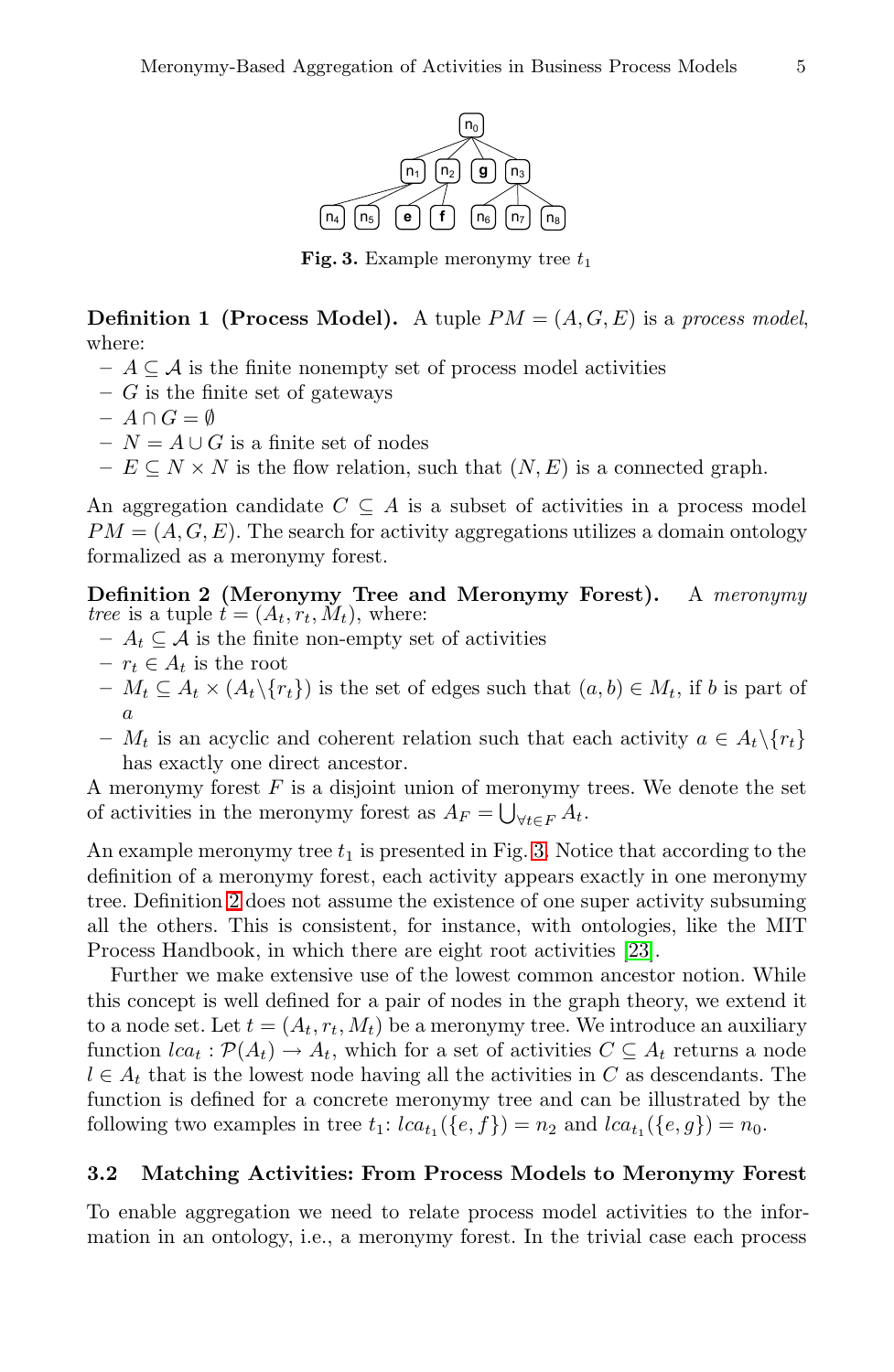model activity is captured in the ontology. However, in practice this is only the case if a process model is designed using the activities predefined by the ontology. However, we do not want to impose the restriction that a process model is constructed from activities in an ontology. Therefore, we use a matching step to determine which activity in a process model matches which activity in the meronymy forest. The matching step is particularly useful, if the process model and the meronymy forest have been designed independently, and now we would like to reuse the ontology for the activity aggregation problem.

**Definition 3 (Activity Match and Activity Mix-Match).** Let  $PM = (A, G, E)$  be a process model, *F* be a meronymy forest. The function *matchPM* :  $A \rightarrow \mathcal{P}(A_F)$  maps an activity to a set of activities in the meronymy forest. Function *match* is extended to sets such that  $match_{PM} : \mathcal{P}(A) \rightarrow \mathcal{P}(\mathcal{P}(A_F))$ and for  $Q \subseteq A$  it is defined as  $match_{PM}(Q) = \{match_{PM}(q) | q \in Q\}$ , which returns a set of match-sets, each corresponding to an element of *Q*.

Further, function *mixmatchPM* returns all potential combinations of matches for each process model activity from an input set. Function *mixmatchPM* :  $\mathcal{P}(A) \to \mathcal{P}(A_F)$  is defined so that for a set of activities  $Q \subseteq A$  holds that  $S \in mixmatch_{PM}(Q)$  $S \in mixmatch_{PM}(Q)$  $S \in mixmatch_{PM}(Q)$ , if  $|S| = |Q|$  and  $\forall u, v \in S$  holds that  $\exists_{a_1, a_2 \in A}[a_1 \neq a_2]$  $a_2 \land u$  ∈ *match* $PM(a_1) \land v$  ∈ *match* $PM(a_2)$ ].

The *match* mapping enables activity mapping in both cases: if the process model was designed in the presence of a meronymy forest, or independently. In the former case function *match* maps an activity to a trivial set, containing only this activity. In the latter case *match* maps a process model activity to a set of similar activities in the meronymy forest.

Various matching techniques exist [7,8]. However, these techniques focus on matching activities from different process models, while we focus on matching activities from a process[mod](#page-14-8)[el](#page-14-9) to activities in an ontology. This means that relations between a[ctiv](#page-14-8)ities, e.g., control flow, cannot be exploited to establish a match. Therefore, we refine techniques for matching activities based only on their labels. To match an activity *a* in a process model to ontology activities, activities with labels being most similar to the label of *a* are considered. To address the similarity of labels we make use of relations between words, for instance, synonymy, antonymy, meronymy, and hyponymy, in the lexical database WordNet [25]. Given these relations, there are algorithms which enable finding a semantic similarity between words, e.g., see [4,18,21]. We use the similarity metric proposed by Jiang and Conrath in [18]. As the algorithms provide similarity values for words, we extend this method for labels as lists of words. First, within each label all the words which are not verbs and nouns according to WordNet are removed. For each pair of labels all possible combinations of word to word mappings are considered. The mapping which results in a maximal similarity of words is selected. Each activity is mapped to the activities in the meronymy forest which are sufficiently similar to it. A configurable threshold value defines, when an activity is considered to be "sufficiently" similar to another one.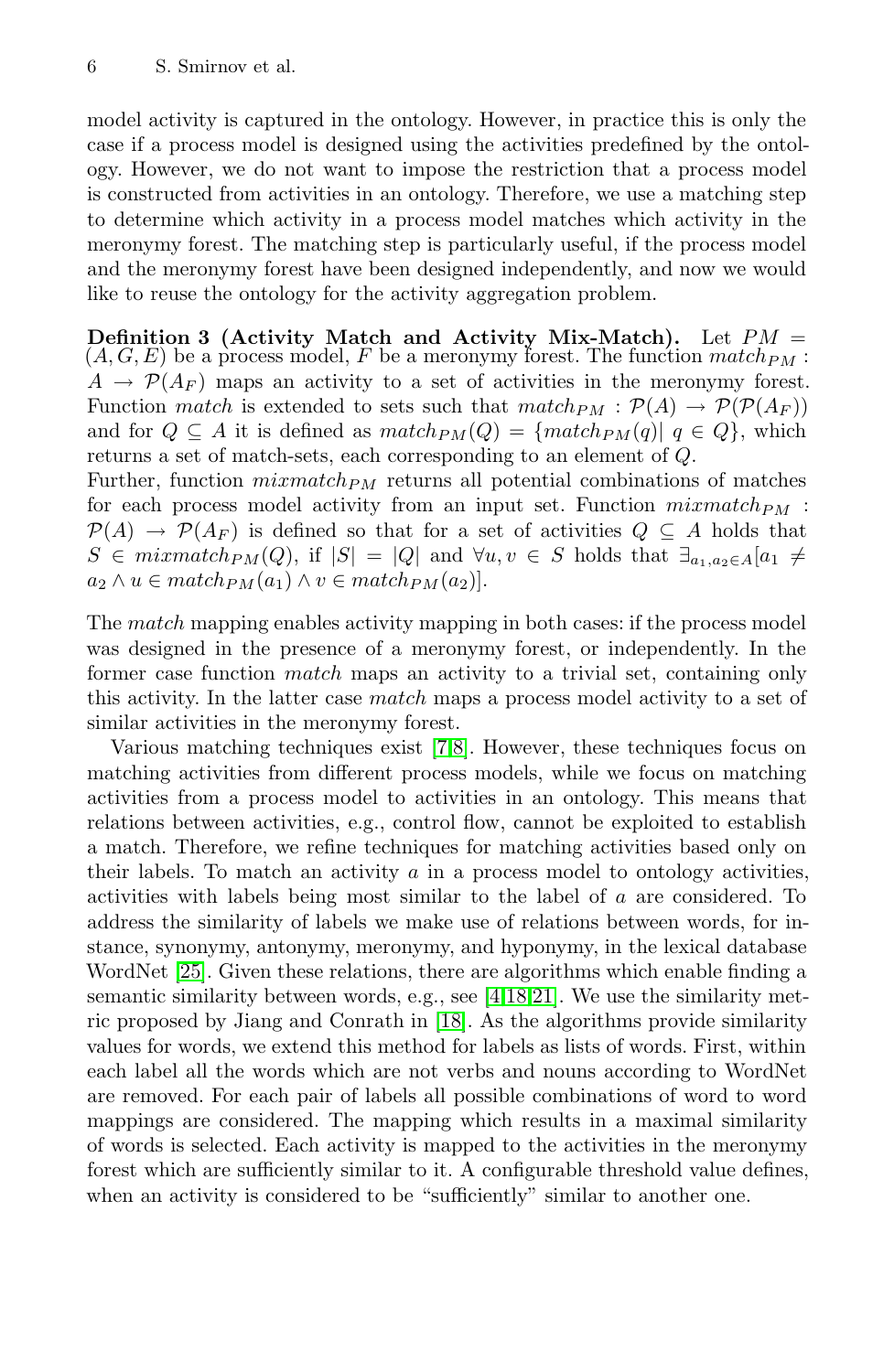#### **3.3 Aggregation Candidates Ranking**

Without any prior knowledge, every subset of a process model activity set might be considered as a potential aggregation candidate. However, we aim to select only those aggregation candidates whose activities are strongly semantically related. There are various options for defining semantic relations among activities, for instance, base[d](#page-5-1) on operation on the same data object or execution by the same resource. In this paper we utilize meronymy relations between activities in order to judge their semantic relatedness.

We say that activities in an aggregation candidate are strongly related, if together they comprehensively describe another activity—their LCA. The comprehensiveness depends on the existence of LCA descendants that do not belong to the aggregation candidate. The larger share of the LCA descendants belongs to the aggregation candidate, the more comprehensive is the description. For example, activity set  $\{e, f\}$  in Fig. 3 fully describes its LCA  $n_2$ . In contrast, activity set  $\{e, q\}$  describes only a small part of its LCA, activity  $n_0$ .

We define a metric to measure how comprehensively a set of activities describes its LCA. We impose the following requirements on the metric. The metric must reflect, whether the activities of an aggregation candidate describe the LCA comprehensively. The more descendants, which do not belong to the aggregation candidate, the LCA has, the smaller share of the LCA is described by the aggregation candidate. The metric must be neutral to the distance between activities of an aggregation candidate and the LCA, as the distance has no direct influence on how comprehensively activities describe their ancestors. Similarly, the relative position of the LCA to the tree root is not characteristic in this context. This position reflects the abstraction level of an activity. However, we have no interest in LCA abstraction level. We also require the metric to be neutral to the size of an aggregation candidate. Hence, the metric enables comparison of aggregation candidates of different sizes and even comparison of an aggregation candidate with aggregation candidates, which are its subsets. Finally, it is handy, if a metric has a value between 0 and 1. We summarize this requirements discussion as a list.

- **R1.** Reflect, if the LCA has other descendents, except aggregation candidate activities.
- **R2.** Be neutral to the depth of aggregation candidate in the LCA-rooted subtree.
- **R3.** Be neutral to the depth of the LCA in the meronymy tree.
- **R4.** Be neutral to the size of the aggregation candidate.

**R5.** Have a value between 0 and 1.

To present the designed function we introduce an auxiliary function *meronymy leaves* first. The function sets up correspondence between a meronymy tree node and its descending leaves.

**Definition 4 (Meronymy Leaves).** Let  $t = (A_t, r_t, M_t)$  be a meronymy tree in meronymy forest *F*. A function  $w_t : A_t \to \mathcal{P}(A_t)$  is a *meronymy leaves function*, which for activity  $a \in A_t$  returns the leaves of the subtree rooted to activity a.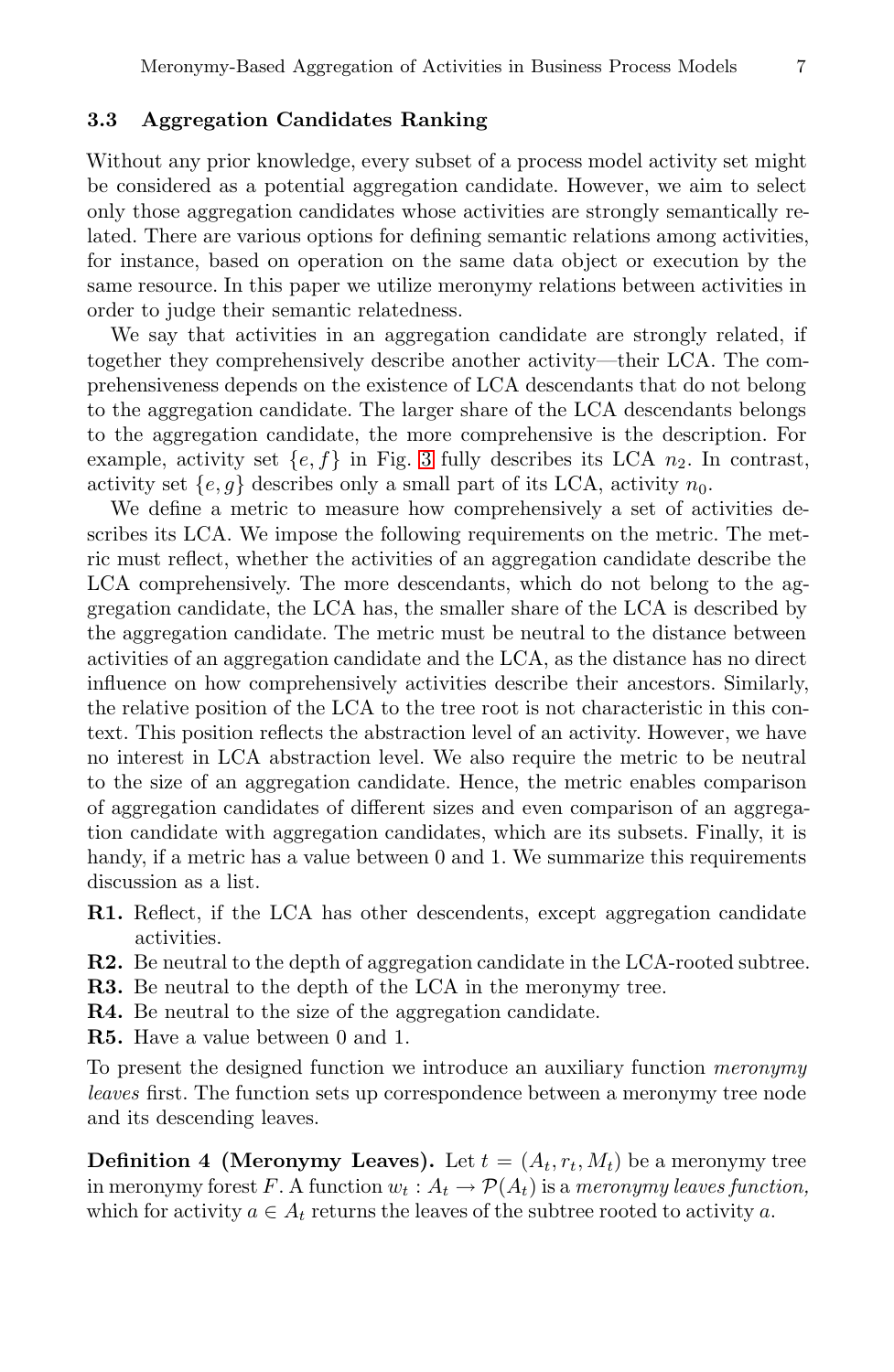Returning to the example tree  $t_1$ , consider  $w_{t_1}(g) = \{g\}$  and  $w_{t_1}(n_2) = \{e, f\}.$ Given meronymy leaves function, we propose the following metric for aggregation candidate ordering.

**Definition 5 (Degree of Aggregation Coverage).** Let  $t = (A_t, r_t, M_t)$  be a meronymy tree in a meronymy forest *F* and  $C \subseteq A_t$  be an aggregation candidate. A function  $cover : \mathcal{P}(A_t) \rightarrow (0,1]$  describes the *degree of aggregation coverage*,

defined as:  $cover(C) =$   $\vert \ \ \vert$ ∀*a*∈*C wt*(*a*)  $\overline{\phantom{a}}$  $\frac{|\forall a \in C}{|w_t(lca_t(C))|}$ .

<span id="page-8-0"></span>The metric captures the extent to which the activity set covers the LCA activity. The larger the share, the more "comprehensive description" provides the activity set. For the motivating example in the tree  $t_1$  the metric has values  $cover({e, f}) = 1$  and  $cover({e, g}) = 0.25$ , i.e.,  $cover({e, f}) > cover({e, g})$ . Due to this we conclude that  ${e, f}$  is a better aggregation than  ${e, g}$ . As the aggregation metric makes use of *meronymy leaves* function, it considers the presence of other LCA descendants rather than those in the aggregation candidate. As the metric makes no use of distance measures, it is neutral to depth of aggregation candidates in the LCA-rooted subtree, as well as the depth of the LCA in the meronymy tree. The metric is indifferent to the size of the aggregation candidate, but considers the number of leaves in the tree "covered" by the candidate. Finally, the metric value is always greater than 0, and reaches 1 at most. We conclude that the proposed aggregation metric satisfies requirements *R1–R5*.

#### **3.4 Activity Aggregation Mining Algorithm**

Finally, we propose an algorithm for mining of activity aggregations from a process model. The mining algorithm has two subproblems: generation of aggregation candidates out of a process model and selection of aggregations from aggregation candidates. While the latter pro[blem](#page-14-10) exploits the developed aggregation metric *cover*, the former requires a discussion.

Generation of aggregation candidates from the model can be approached in a brute force fashion, if all the possible activity combinations are considered. However, the number of combinations in this case is  $2^{|A|}$ , where A is the set of activities in a process model. As BPMA addresses complex process models with a large number of activities, this brute force method is insufficient. We need a method for coping with the computational complexity. A wholesome observation is that related activities are co-located within a process model [29]. According to this observation, we assume that for a given activity, the related activities can be found within a fixed graph distance. In this way we effectively manage the computational complexity problem. The computational complexity is further reduced, if we iteratively construct aggregation candidates pruning redundant ones. First, all the aggregation candidates of size two are created and analyzed. Candidates, which matches do not appear in one meronymy tree, are pruned. In the next iteration aggregation candidates of size three are constructed from the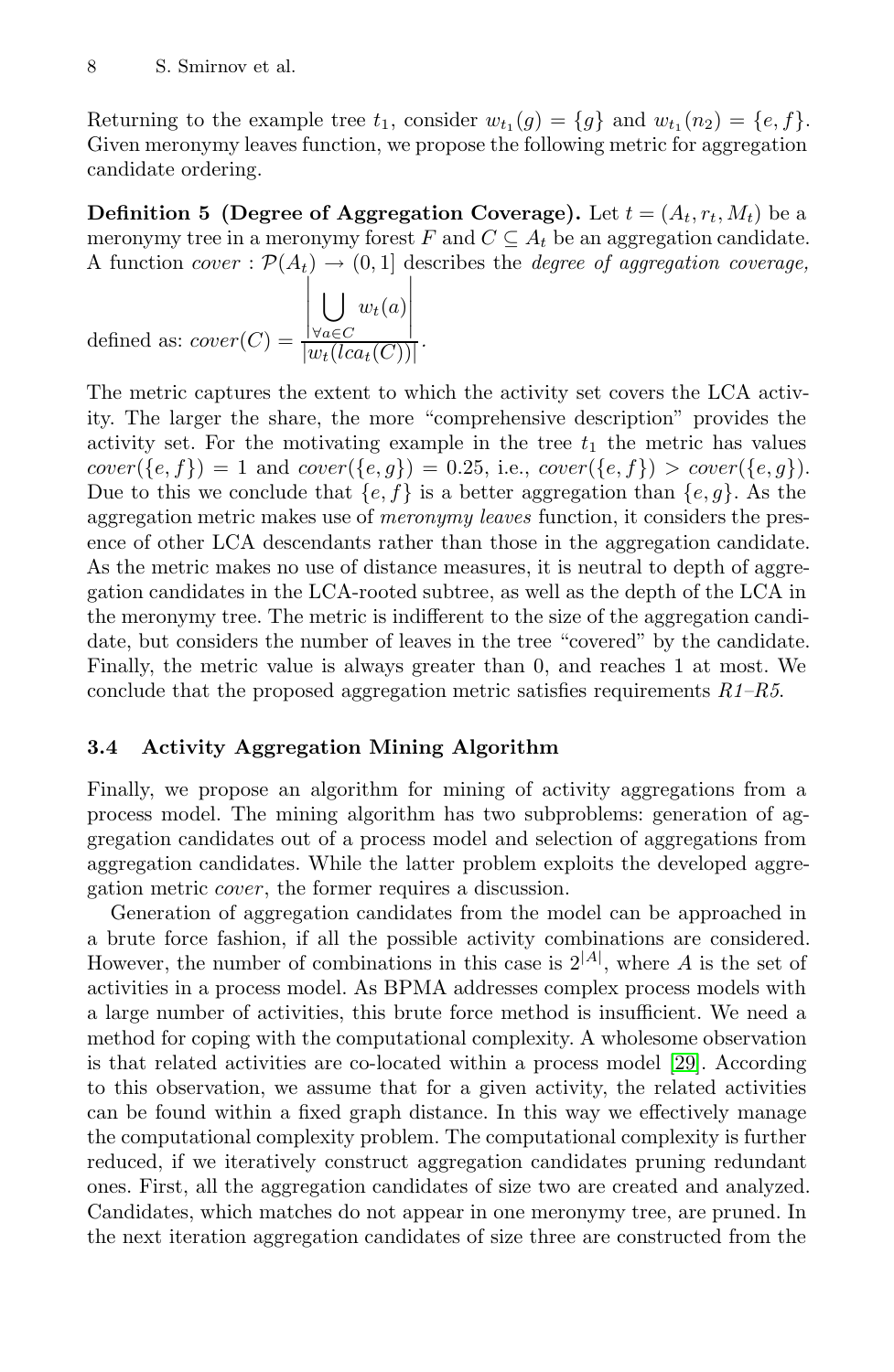# **Algorithm 1.** Activity aggregation mining

1. **mine**(Model  $PM = (A, G, E)$ , MForest *F*, double *cover*<sub>0</sub>, int *dist*) 2. **Set** *aggregations* =  $\emptyset$ ; 3. **for all**  $activity \in A$  of  $PM$  **do** 4. **Set** *candidates* =  $\emptyset$ ; 5. **for all**  $activityPair \in findNeighbors(activity, dist)$  **do** 6. *candidate* = { $activity Pair[1]$ *, activityPair*[2]}; 7. **for all**  $\text{onto } \text{log}y\text{.}$  *Candidate*  $\in \text{min} \text{not } \text{ch}_{PM}(\text{candidate})$  **do** 8. **if**  $\exists t \in F, t = (A_t, r_t, M_t)$ : *ontologyCandidate*  $\subseteq A_t$  **then**<br>9. *candidates* = *candidates*  $\cup$  {*candidate*}:  $candidates = candidates \cup {candidate};$ 10. **if**  $cover(ontologyCandidate) \geq cover_0$  **then** 11. *aggregations* = *aggregations* ∪ {*candidate*}; 12. *aggregations* = *aggregations*  $\cup$  **kStep**(*candidates*, *PM*, *F*, *cover*<sub>0</sub>, *dist*); 13. **return** *aggregations*; 14. 15. \\Inductive step of aggregation mining 16. **kStep(Set** *kCandidates***, Model** *PM***, MForest** *F***, double** *cover*0**, int** *dist***)** 17. **Set** *aggregations* =  $\emptyset$ ; 18. **Set**  $(k+1)$ *Candidates* =  $\emptyset$ ; 19. **int**  $k = kC \text{ and } \text{ } i \text{,}$  k =  $kC \text{ and } \text{ } i \text{,}$  k =  $kC \text{ and } \text{ } i \text{,}$  k =  $k \text{.}$ 20. **for all** *candidateP air* from *kCandidates* **do** 21.  $newC and *idate* = candidatePair[1] \cup candidatePair[2];$ 22. **if**  $newCandidate.size == k + 1$  **then** 23. **for all**  $\text{onto } \text{log}y\text{.}$  *Candidate*  $\in \text{minmatch}_{PM}(\text{newC} \text{.} \text{and} \text{.} \text{).}$ 24. **if**  $\exists t \in F, t = (A_t, r_t, M_t)$ : *ontologyCandidate*  $\subseteq A_t$  **then** 25.  $(k+1)$ *Candidates* =  $(k+1)$ *Candidates* ∪ { $newC andide$ }; 26. **if**  $cover(ontologyCandidate) \geq cover_0$  **then**<br>27. *aggregations* = *aggregations*  $\cup$  {*newCan*  $aggregations = aggregations \cup \{newCandidate\};$ 28. *aggregations* = *aggregations*  $\cup$  **kStep**(( $k+1$ )*Candidates*, *PM*, *F*, *cover*<sub>0</sub>, *dist*); 29. **return** *aggregations*;

candidates of size two. Hence, the construction of aggregation candidates of size  $k+1$  makes use of aggregation candidates of size  $k$  and their pruning.

Algorithm 1 formalizes the discussion above. The input of the algorithm is a process model  $PM = (A, G, E)$ , a meronymy forest *F*, an aggregation metric threshold value  $cover_0$ , and  $dist$ —the graph node distance. The threshold value *cover*<sup>0</sup> and distance *dist* allow to set up the algorithm. The values can be selected by the user or empirically obtained (see Section 4). The output of the algorithm is the set of aggregations. The iterative construction of aggregations of increasing size is realized by two functions: *mine* and *kStep*. The entry point of the algorithm is function *mine*. For each activity in a process model (line 3) the algorithm finds a set of neighboring activities within a specified distance dist. Function  $findNeigbours(activity, dist)$  returns the set of activities allocated within a distance not greater than *dist* from *activity* in the process model (line 5). Within this set all the subsets of size two are considered as aggregation candidates (line 6). Each candidate is evaluated against the ontology. If the candidate has no mappings to the ontology activities that belong to one tree, it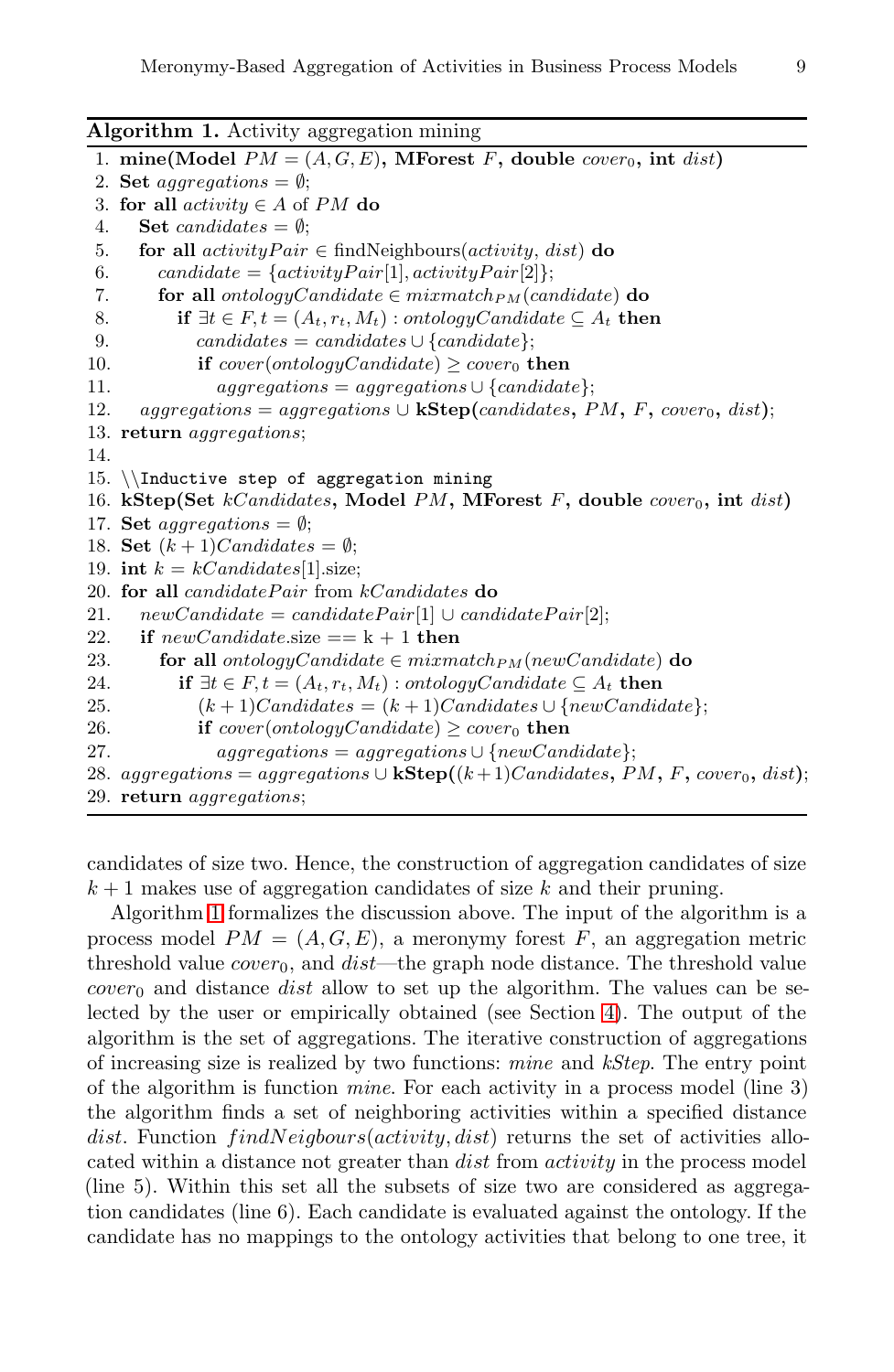<span id="page-10-0"></span>is pruned (lines 7–8). Otherwise, the candidate mappings are evaluated against the specified metric threshold value  $cover_0$ . If there is at least one mapping of an aggregation candidate, for which the value of *cover* is greater than  $m_0$  the candidate is considered to be an aggregation (lines 10–11). All the aggregation candidates that have not been pruned are used as the input for function *kStep* (line 12). Function *kStep* iteratively increases the size of aggregation candidates by one, pruning and evaluating them (lines 16–29). The pruning and evaluation of candidates follows the same principle as in function *mine*.

### **4 Empirical Validation**

We evaluated the developed aggregation technique by applying it to a set of models capturing the business processes of a large electronics manufacturer. The model collection considered in the experiment includes 6 business process models. Each model contains on average 42 activities, with a minimum of 18 activities and a maximum of 81 activities. On average, an activity label contains 4.1 words.

A meronymy forest is represented by the MIT Process Handbook [23]. The MIT Process Handbook des[cribe](#page-5-0)s business processes elicited by researchers in the interviews with business process experts. It spans several business domains, like sales, distribution, and production. The handbook describes about 5 000 activities and specifies hyponymy and meronymy relations between them. We make use of activities and a meronymy relation only. The process models were not aligned with the Handbook in advance: no relations between process model activities and the MIT Process Handbook activities were established. We matched process model activities to the activities of the handbook according to the semantics of their labels, as discussed in Section 3.2.

In the evaluation we rely on human judgment for assessing the relevance of the results delivered by our approach. We asked a process modeling expert from TU Eindhoven, who was unfamiliar with the technique, to select those aggregations that were considered relevant. We gave the instruction to consider an abstraction relevant, if a given set of activities could be reasonably "abstracted" into a single activity. The means for abstraction that could be considered were: aggregating the activities in the abstraction, generalizing the activities, putting the activities into a common subprocess, or any other means that the evaluator considered relevant.

Activity aggregations delivered by the aggregation mining algorithm vary in size. To get a precise result we decomposed each mined activity set into a set of all its subsets of size two. Due to this decomposition, the evaluation shows, if all the activities of the aggregation are strongly related. If in the set  $\{a, b, c\}$ activity *c* is weakly related to *a* and *b*, the human easily points this out claiming  $(a, c)$  and  $(b, c)$  irrelevant.

We have conducted a series of experiments in which we varied the parameters of our aggregation technique. In each run of the experiments we have fixed the parameters of *match* function (each process model activity was mapped to at most 10 activities in the Handbook). At the same time we varied the node distance and *cover* threshold value. The node distance runs the values from 1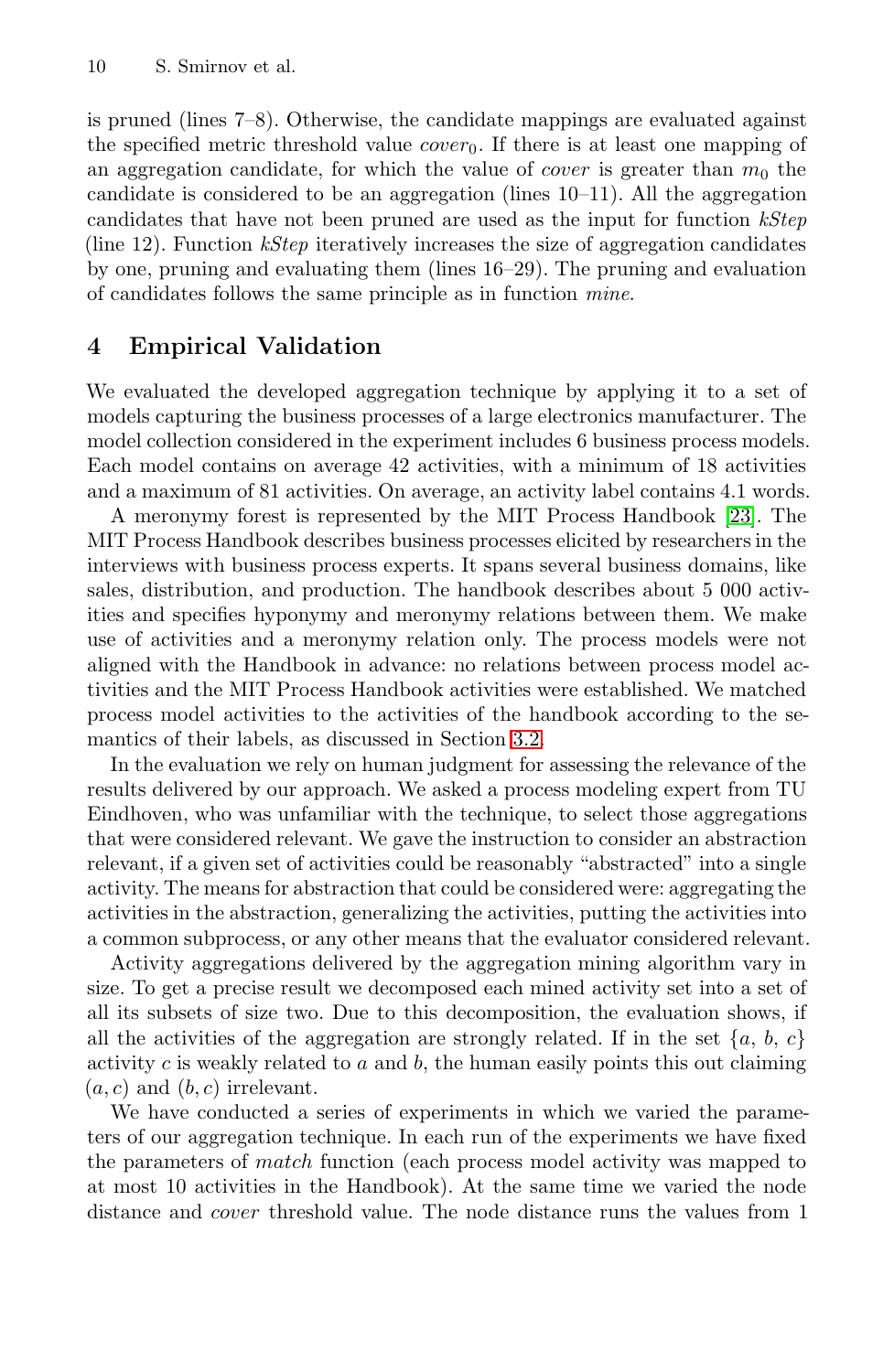

**Fig. 4.** Precision of the activity aggregation mining algorithm

to 4, while the *cover* threshold values were 0.2 and 0.3. Within the experiment we observed the precision value—a number of relevant activity pairs retrieved by the algorithm related to the total number of retrieved pairs.

Fig. 4 illustrates the observed results. The precision va[lue](#page-14-10) varies between 0.27 (the node distance equals to 4 and the cover threshold value is of  $(0.2)$ ) and  $(0.46)$ (the node distance equals to 1 and the cover threshold value is of 0.3). One can see two tendencies in the experiment. First, a higher  $cover_0$  threshold value leads to a higher precision. Indeed, a high threshold prunes more aggregation candidates, as it imposes more strict search conditions. The total number of aggregations declines, increasing the precision. Second, the increase of node distance leads to a precision decrease. This observation can be explained by the fact that a node distance increase brings more activities into algorithm's consideration. As [29] argues the greater the distance is, the less related activities appear in the set. Thereby, the precision decrease is expected.

<span id="page-11-0"></span>While the technique returns a considerable amount of helpful suggestions, there is still quite a number of irrelevant aggregations proposed. Hence, we aim to improve the technique precision by combining it with other information on relatedness, e.g., shared data access or same resource execution. Further, the conducted experiment evaluated both aggregation mining algorithm and *match* function. Since the process models and the used ontology were not aligned beforehand, there is also a contribution to a gap in precision by the *match* technique. To study the behavior of aggregation mining algorithm further, we need a setting, where process models are created using activities from a domain ontology. We perceive such an evaluation as the future work. Concluding, we suggest that although the developed technique cannot be used in fully automatic fashion, it can support the user with suggestions.

# **5 Related Work**

This paper extends existing methods for business process model abstraction by addressing the semantics of activities in business process models. As we mentioned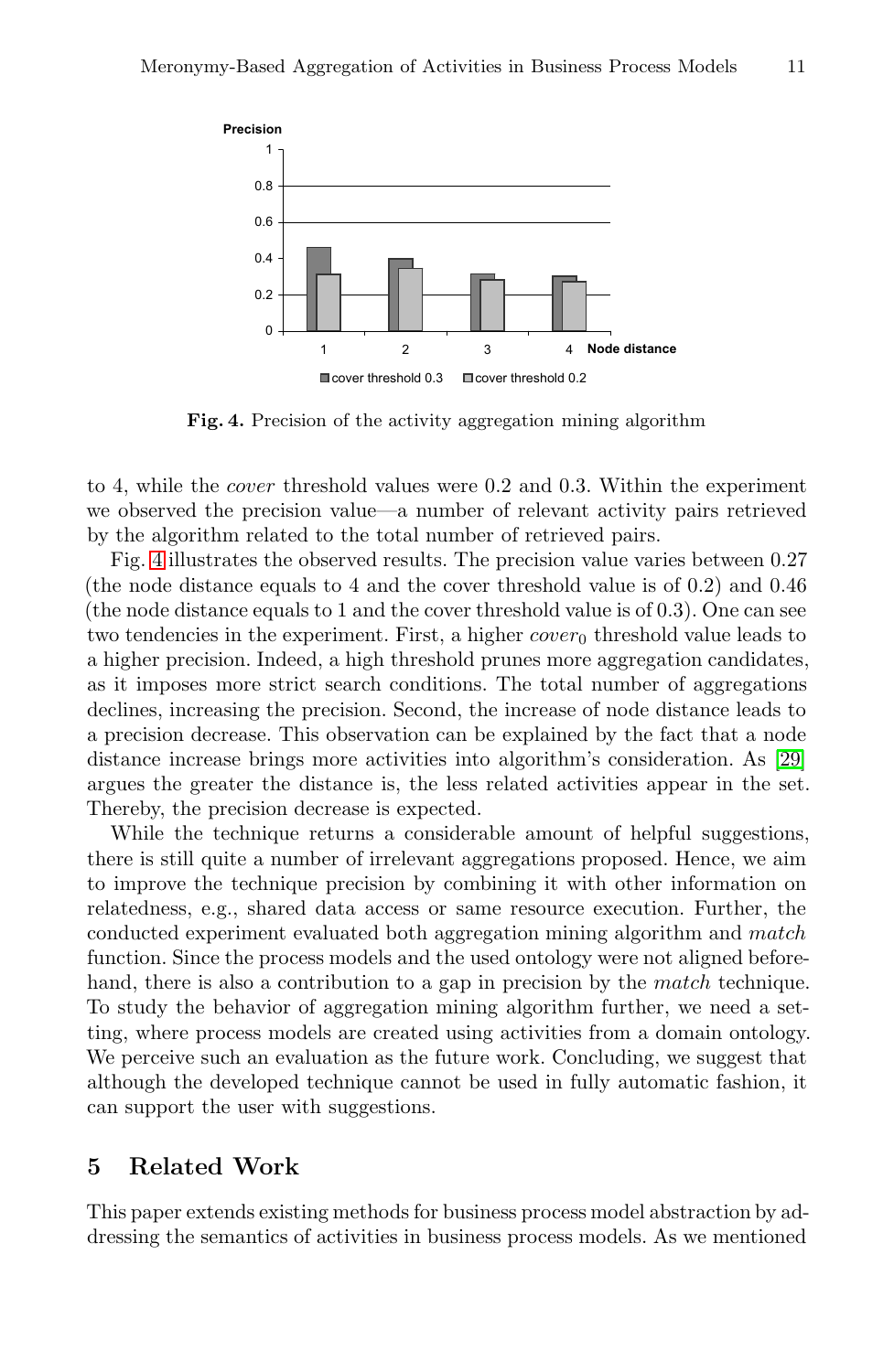in Section 2, the available BPMA techniques focus on the structural aspects of process model transformation, e.g., see [3,27,31]. In addi[tio](#page-13-5)n to those papers, there are works that discuss criteria for abstraction of model elements, see [12,15]. These criteria are defined on activity properties such as execution cost, duration, frequency, and associated resources; activities are either abstracted or preserved depending on whether they meet the given criteria. Basu and Blanning [2] propose a technique for detecting possible abstractions by searching for structural patterns. We are not aware [of B](#page-14-11)PMA algorithms and, in particular, activity aggregation algorithms, that use semantic information. However, object-oriented analysis and design has extensively studied the meronymy, or whole-part, relation. In [1] Barbier et al. extend the formalization of this relation bey[ond](#page-14-10) the UML specification. Guizzardi focuses on the modal aspects of the meronymy relation and the underlying objects in [14].

Business process model [a](#page-13-4)bstraction is related to modularization of business process models, which is the task of extracting a set of activities and putting them into a common subprocess. In [28] Reijers and Mendling investigate quality metrics that determine whether tasks should be abstracted and put into a common subprocess. This work is extended by studying s[tri](#page-13-4)ct criteria that can be used to determine when tasks can be put [int](#page-14-8)o a c[omm](#page-14-9)on subprocess [29].

Another stream of the related research is the work on lexical semantic relatedness. There exist a number of measures that utilize semantic relations of WordNet to evaluate semantic relatedness of words. In [4] Budanitsky and Hirst provide a comprehensive o[verv](#page-14-12)iew of such measures that [co](#page-13-6)nsider the WordNet hyponymy relation. Further, they [ev](#page-13-3)aluate the measures and conclude on their pros and cons. Our interest in this body of research is twofold. On the one hand, we apply these results for finding related activity labels: based on the outcome of evaluation in [4] and our experiment setting, we utilize the measures proposed in [18] and [21]. On the oth[er h](#page-14-13)and, these measures inspired the aggregation metric that we developed in this paper. Other techniques for finding related activity labels or related process models vary with respect to the type of information that they rely on. Structural and semantic information is used in [11], behavioral information in [9], and graphedit distance techniques are [used](#page-14-14) as well [8]. However, these techniques focus on finding related activities from different processes, while the focus of our work is mining of related activities in the same model.

The discussion of semantic relations between activities falls into the area of semantic [BP](#page-13-7)M. Hepp et al. [17] present a vision of semantic BPM, explaining the role of ontologies and showing how they expand process analysis capabilities. In [5] Casati et al. suggest to use taxonomies for high-level analysis of business processes. Medeiros et al. employ activity meronymy and hyponymy relations to advance analysis of information derived from logs [24]. Although the above named papers describe advanced analysis of process models, they do not suggest metrics that enable mining of aggregations in domain ontologies. Finally, Dapoigny and Barlatier introduce a formalism that facilitates a precise and unambiguous description of a part-whole relation [6]. Similar to the semantic BPM work, their contribution does not directly address the aggregation mining problem.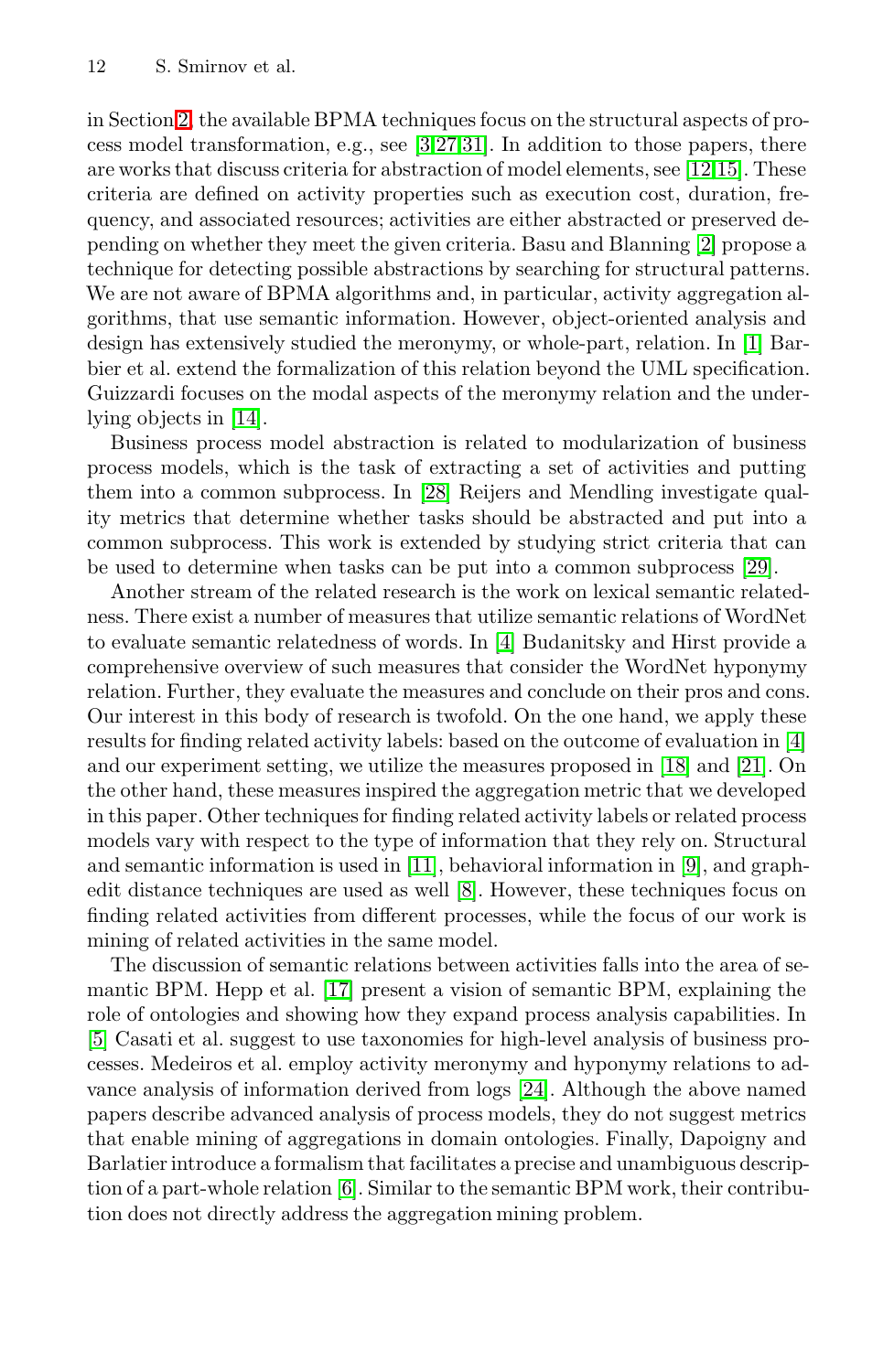# <span id="page-13-2"></span>**6 Conclusions and Future Work**

This paper presented a semi-automated approach to aggregation of activities in process models. We developed a technique for mining sets of semantically related activities in a process model. The activity relatedness is evaluated with the help of information external to the model—a domain ontology specifying activity meronymy relation. The paper contributions are 1) the metric enabling judgment on relatedness of activity sets and 2) the algorithm for activity aggregation mining. Further, we proposed a technique for matching activities of a process model and an ontology. The developed approach is evaluated against a realworld setting including a set of business process models from a large electronics manufacturer and the domain ontology of the MIT Process Handbook.

We foresee a number of future research directions. First, there is potential for further improvement of the activity matching technique. In particular, we aim to develop advanced label analysis techniques by identifying verbs and business objects. Second, we want to evaluate the aggregation mining technique in a setting where process models have been created using a domain ontology. Such an evaluation allows to check the performance of the aggregation mining algorithm in isolation. Third, it is of great interest to investigate other types of information in process models that may support aggregation, for instance, data flow or organizational role hierarchies. Finally, our research agenda includes a study of interconnection between structural and semantic aggregation approaches.

# <span id="page-13-5"></span>**References**

- 1. Barbier, F., Henderson-Sellers, B., Le Parc-Lacayrelle, A., Bruel, J.-M.: Formalization of the Whole-Part Relationship in the Unified Modeling Language. IEEE TSE 29(5), 459–470 (2003)
- 2. Basu, A., Blanning, R.W.: Synthesis and Decomposition of Processes in Organizations. ISR 14(4), 337–355 (2003)
- <span id="page-13-1"></span>3. Bobrik, R., Reichert,M., Bauer, T.: View-Based Process Visualization. In: Alonso, G., Dadam, P., Rosemann, M. (eds.) BPM 2007. LNCS, vol. 4714, pp. 88–95. Springer, Heidelberg (2007)
- <span id="page-13-4"></span>4. Budanitsky, A., Hirst, G.: Evaluating WordNet-based Measures of Lexical Semantic Relatedness. COLI 32(1), 13–47 (2006)
- 5. Casati, F., Shan, M.-C.: Semantic Analysis of Business Process Executions. In: Jensen, C.S., Jeffery, K., Pokorný, J., Šaltenis, S., Bertino, E., Böhm, K., Jarke, M. (eds.) EDBT 2002. LNCS, vol. 2287, pp. 287–296. Springer, Heidelberg (2002)
- <span id="page-13-7"></span>6. Dapoigny, R., Barlatier, P.: Towards an Ontological Modeling with Dependent Types: Application to Part-Whole Relations. In: Laender, A.H.F. (ed.) ER 2009. LNCS, vol. 5829, pp. 145–158. Springer, Heidelberg (2009)
- <span id="page-13-0"></span>7. Dijkman, R.M., Dumas, M., García-Bañuelos, L.: Graph Matching Algorithms for Business Process Model Similarity Search. In: Dayal, U., Eder, J., Koehler, J., Reijers, H.A. (eds.) BPM 2009. LNCS, vol. 5701, pp. 48–63. Springer, Heidelberg (2009)
- <span id="page-13-3"></span>8. Dijkman, R.M., Dumas, M., García-Bañuelos, L., Käärik, R.: Aligning Business Process Models. In: EDOC 2009, pp. 45–53. IEEE CS, Los Alamitos (2009)
- <span id="page-13-6"></span>9. van Dongen, B., Dijkman, R.M., Mendling, J.: Measuring Similarity between Business Process Models. In: Bellahsène, Z., Léonard, M. (eds.) CAiSE 2008. LNCS, vol. 5074, pp. 450–464. Springer, Heidelberg (2008)